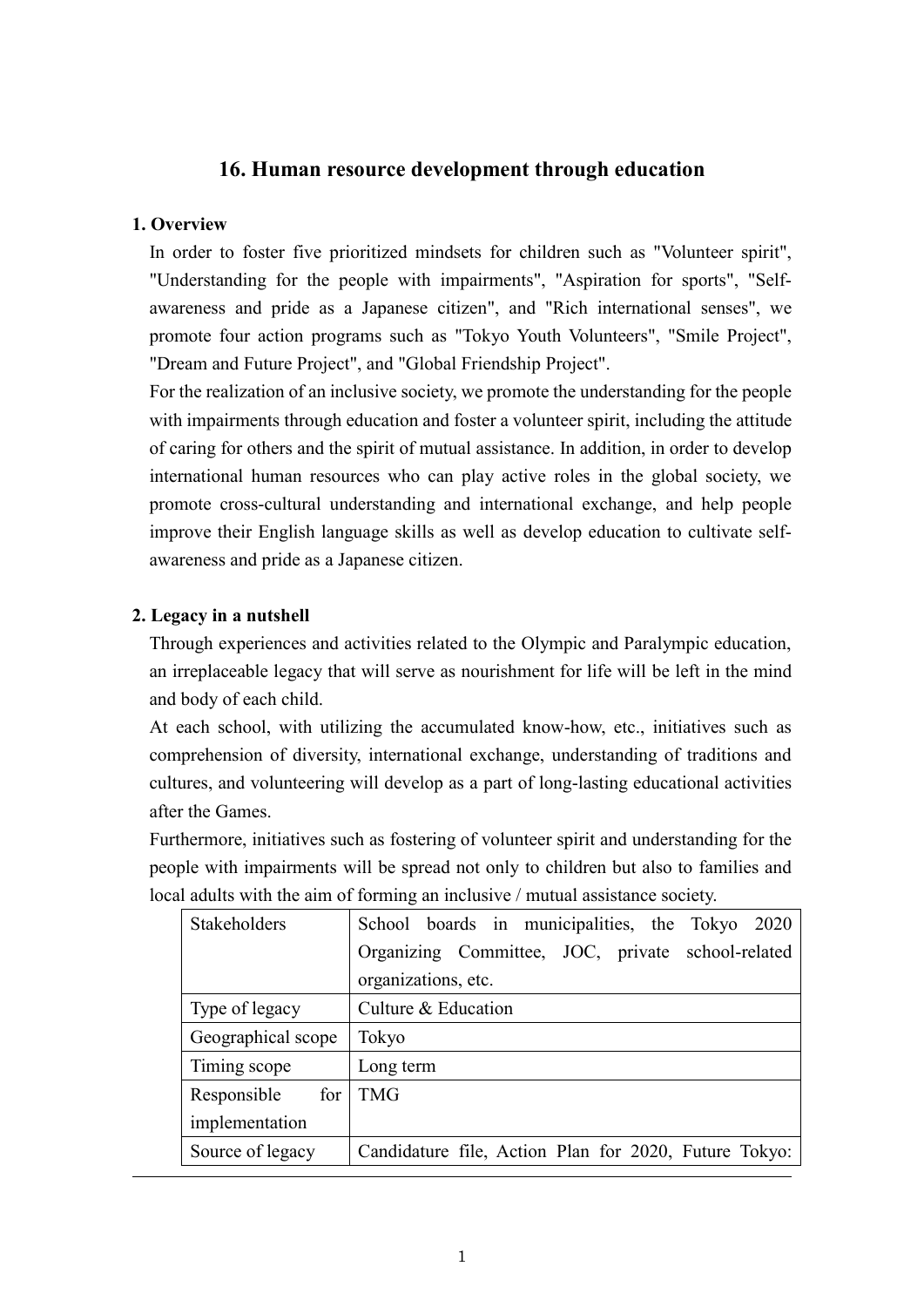|                        | Tokyo's Long-Term Strategy        |
|------------------------|-----------------------------------|
| <b>Associated SDGs</b> | <sup>1</sup> 4- Quality Education |

# **3. Development**

# **(1) Why**

As globalization advances in various fields such as academics, culture, and economy, in order for Tokyo to develop in the future, it is necessary to realize an inclusive society.

To that end, it is important for children living in the coming era to acquire rich international senses, including the ability to solve problems while cooperating and collaborating with people with diverse values, the attitude of proactively communicating with foreigners, and their own identity as a Japanese person. Since school education generally emphasizes something in common with the spirit of Olympism, such as friendship, solidarity, and mutual understanding based on the spirit of fair play, we decided to disseminate it as a part of the Olympic and Paralympic education in Tokyo.

# **(2) When**

| FY2014 | The "Meeting of Experts to Consider the Olympic and Paralympic                      |  |  |
|--------|-------------------------------------------------------------------------------------|--|--|
|        | Education in Tokyo" was established                                                 |  |  |
|        | *Established to consider the basic philosophy, direction, and specific measures of  |  |  |
|        | TMG's initiatives related to education, in anticipation of the hosting of the Tokyo |  |  |
|        | 2020 Olympic and Paralympic Games                                                   |  |  |
|        | 300 Olympic Education Promotion Schools were designated                             |  |  |
| FY2015 | 600 Olympic and Paralympic Education Promotion Schools <sup>*</sup> were            |  |  |
|        | designated, and the Olympic and Paralympic education was tried out as an            |  |  |
|        | experiment                                                                          |  |  |
|        | The "Implementation Policies for the 'Olympic and Paralympic Education              |  |  |
|        | in Tokyo'" were formulated                                                          |  |  |
|        | *Formulated to develop the Olympic and Paralympic Education in Tokyo at all schools |  |  |
|        | in Tokyo, in response to the final recommendation of the "Meeting of Experts to     |  |  |
|        | Consider the Olympic and Paralympic Education in Tokyo"                             |  |  |
| FY2016 | The "Olympic and Paralympic Education in Tokyo" launched at full scale              |  |  |
|        | at all public schools in Tokyo (about 1 million students at some 2,300              |  |  |
|        | schools)                                                                            |  |  |
|        | Promoted four projects                                                              |  |  |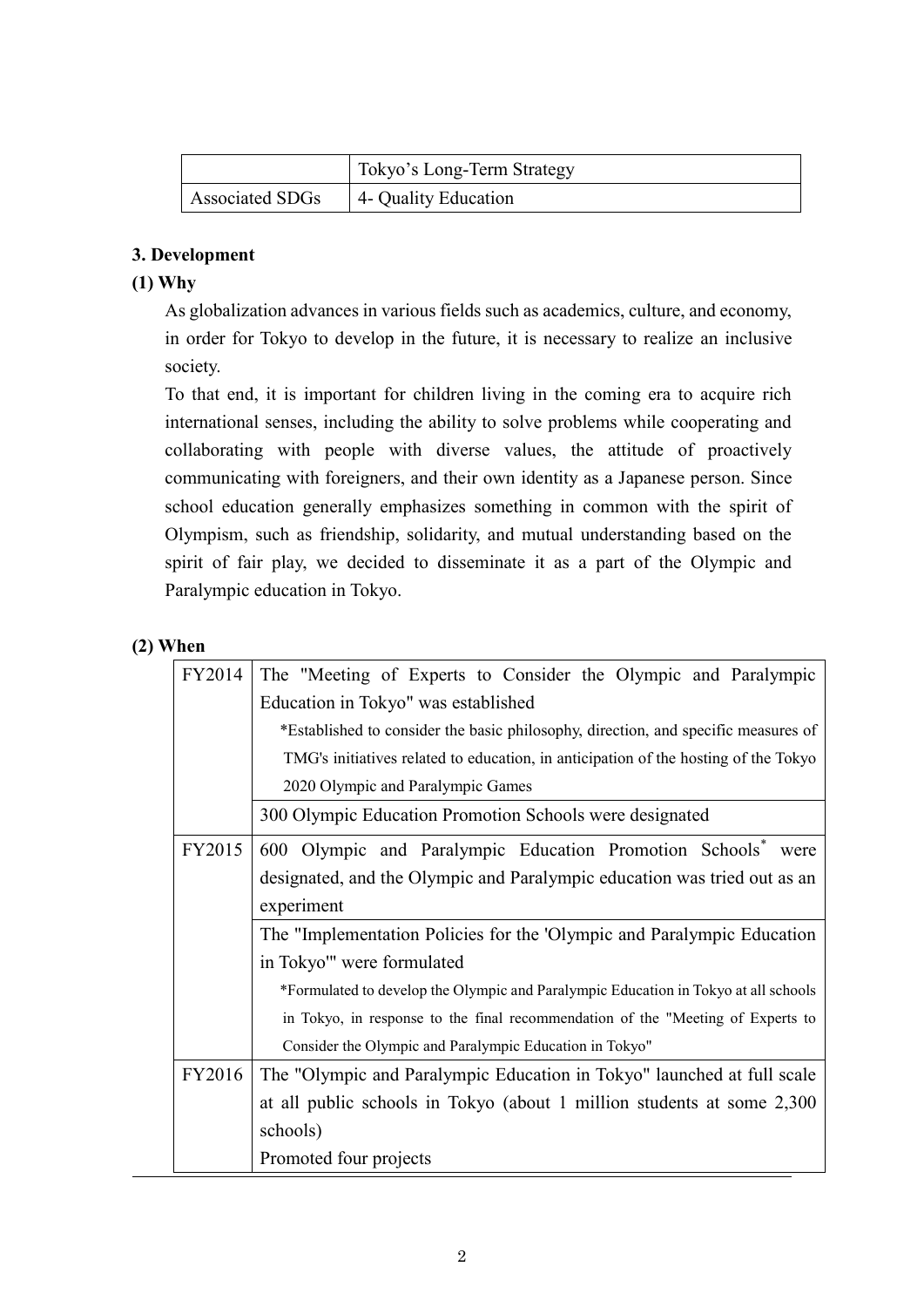| FY2017        | · Started presenting Olympic and Paralympic Education Award (Project    |  |  |
|---------------|-------------------------------------------------------------------------|--|--|
|               | promotion)                                                              |  |  |
|               | · Established "Tokyo Youth Volunteer Bank"                              |  |  |
|               | · Started designating Paralympic Games Supporting Schools (Sports       |  |  |
|               | association partnership)                                                |  |  |
|               | . Expanded the number of schools undertaking the Dream and Future       |  |  |
|               | Project                                                                 |  |  |
|               | · Promoted exchange with embassies                                      |  |  |
|               | · Started School Action "Mottainai" Project                             |  |  |
|               | and others                                                              |  |  |
| FY2018        | · Started presenting Olympic and Paralympic Education Award             |  |  |
|               | (Environment)                                                           |  |  |
|               | Hosted "Volunteer Summit for Tokyo metropolitan high school             |  |  |
|               | students"                                                               |  |  |
|               | · Implemented parasports experience exchanges in cooperation with       |  |  |
|               | disaster areas, etc.                                                    |  |  |
|               | and others                                                              |  |  |
| FY2019        | • Started designating Paralympic Games Supporting Schools (Promotion    |  |  |
|               | of spectating)                                                          |  |  |
|               | · Started Boccia Exchange Promotion Project                             |  |  |
|               | · Started designating schools to implement Cultural Program/School      |  |  |
|               | <b>Collaboration Project</b>                                            |  |  |
|               | and others                                                              |  |  |
| <b>FY2020</b> | Continued implementing Olympic and Paralympic education at each school  |  |  |
|               | by offering online classes and video distribution programs while taking |  |  |
|               | measures to prevent the spread of COVID-19                              |  |  |

# **(3) Who**

TMG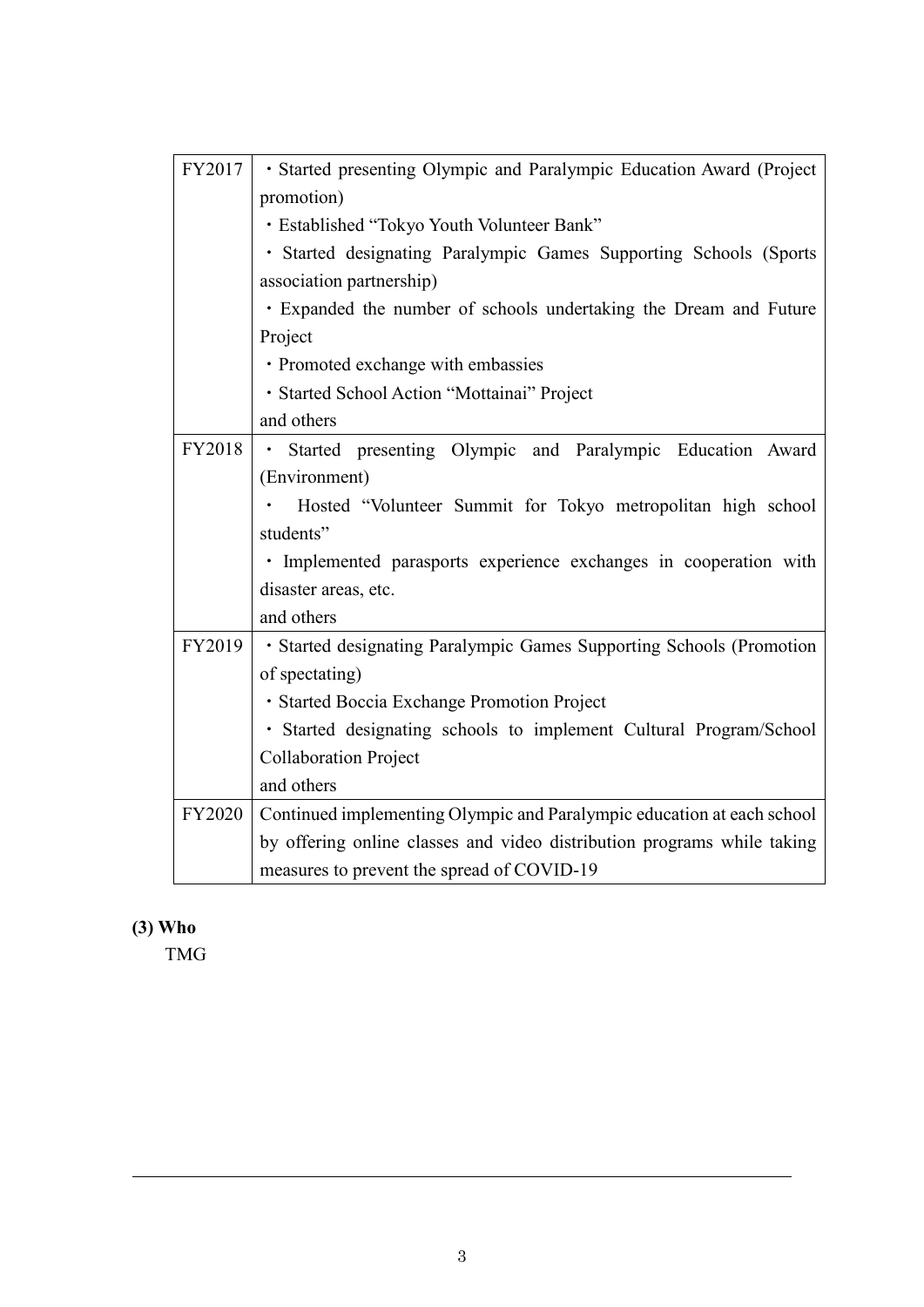#### **(4) How**

# **[Outline of the Olympic and Paralympic Education in Tokyo] <4 x 4 Initiatives\*>** [1]

After the following four themes are established, various initiatives combining four actions for each are implemented.



#### **<Five prioritized mindsets that should be fostered intensively>**

The following qualities should be fostered intensively in forging ahead with "4 x 4 Initiatives".

#### ① **Volunteer spirit**

Foster the willingness to contribute to society and spirit of caring for others, while enhancing children's self-esteem

#### ② **Understanding for the people with impairments**

Instill the respect for diversity, and barrier-free spirit for understanding of impairments into children

# ③ **Aspiration for sports**

Develop the spirit of fair play and teamwork, and grow children into a physically and mentally healthy person

# ④ **Self-awareness and pride as a Japanese citizen**

Have children fully understand the goodness of Japan and Tokyo, and learn to acquire norms, public-mindedness, etc.

# ⑤ **Rich international senses**

Develop an attitude to proactively communicate with people all over the world and foster the ability to accept global diversity

<sup>[1]</sup> Implementation Policies for the "Olympic and Paralympic Education in Tokyo" [Overview] (TMG)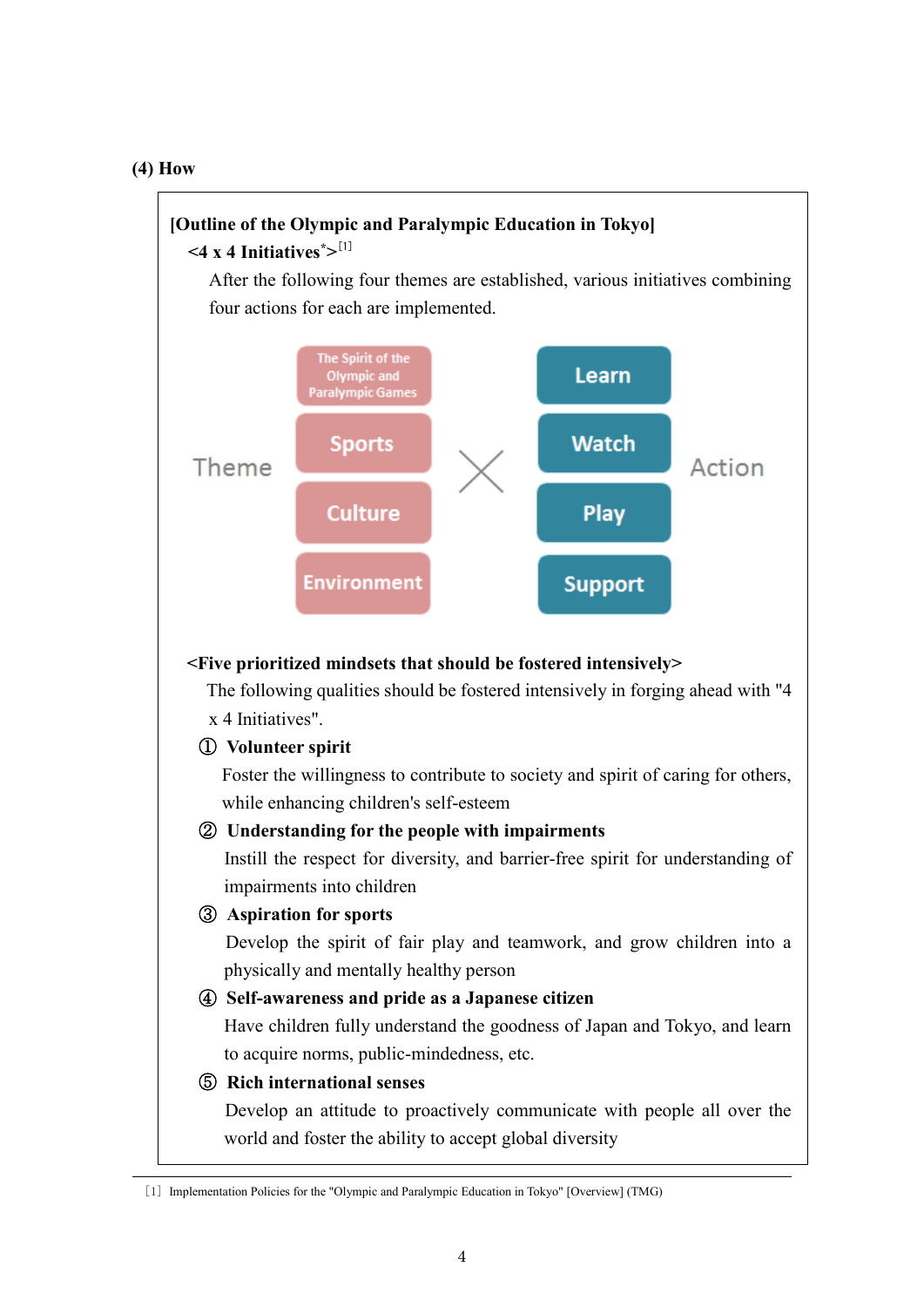#### **<Four action programs>**

In order to develop "five prioritized mindsets that should be fostered intensively", the following projects are promoted.

### **Tokyo Youth Volunteer**

 Initiatives for children to nurture the spirit of voluntary social service and caring for others at each school through implementation of volunteer activities according to the stage of development

### **Smile Project**

 Initiatives for children to deepen their understanding of personality and individuality with each other and develop the spirit of caring for others

### **Dream and Future Project**

Initiatives for children to cultivate motivation to make efforts toward dreams and overcome difficulties while realizing the greatness of the Olympic and Paralympic Games and raising the interest in sports through direct interaction with Olympians, etc.

# **Global Friendship Project**

 Initiatives for children to learn about a wide range of countries and regions scheduled to participate in the Tokyo 2020 Games and engage in actual international exchange

- $\circ$  We provide opportunities to learn through hands-on experiences and activities, including volunteer activities and watching competitions.
- $\circlearrowright$  We provide children who cannot come to the competition venues due to an illness or impairment with opportunities to enjoy real-time viewing of the Games by utilizing cutting-edge technology.
- $\circ$  We create opportunities to enjoy a wide range of excellent culture and arts.
- $\circ$  We improve motivation and promote dissemination by recognizing outstanding initiatives at each school through the Olympic and Paralympic Education Awards.
- $\circlearrowright$  We establish a coordinating office that connects each school with external institutions and organizations, and assists each school to work on a wide variety of educational programs.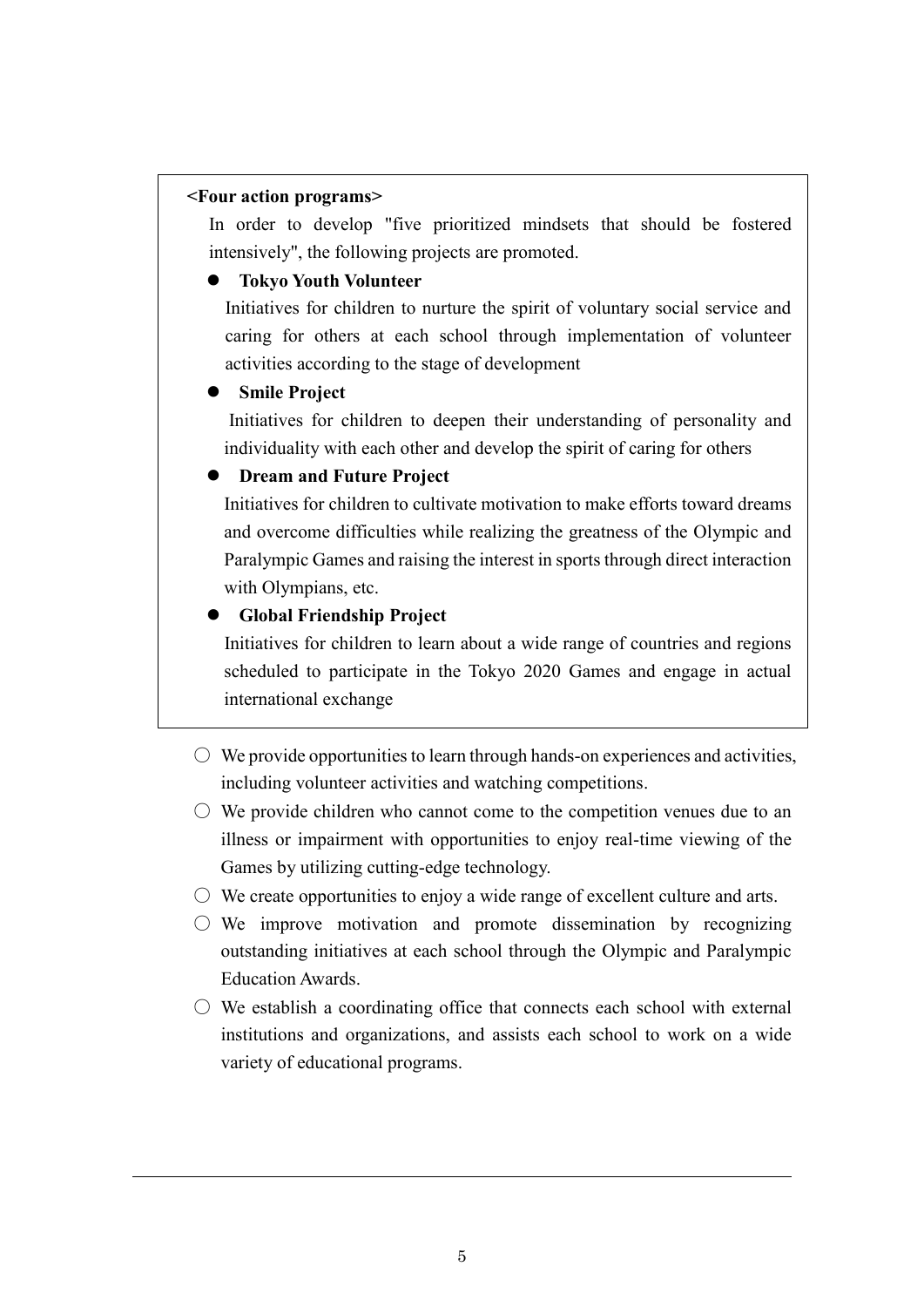# ① **Volunteer spirit**

 $\circlearrowright$  We establish a system to promote proactive volunteer activities by junior and senior high school students in order to nurture the spirit of voluntary social service and caring for others. (Tokyo Youth Volunteer)

 $\bigcirc$  Based on the Volunteer Declaration set forth by students at the Volunteer Summit in which all metropolitan high schools participated, each school organized their volunteer support team to continue with their volunteering activities after the Olympic and Paralympic Games. The aim is to foster the spirit of volunteerism among students and encourage them to spontaneously participate in a wide range of social contribution activities in their local communities and companies after they graduate. (Tokyo Youth Volunteer)

# ② **Understanding for the people with impairments**

 $\bigcirc$  We promote the dissemination of parasports by holding "Parasports Exchange Events among Public Schools in Tokyo" through cooperation between special support schools and elementary, junior, and high schools, designating Paralympic Games Supporting Schools, and offering parasports leader training workshops. (Smile Project)

 $\circ$  We promote exchange through parasports between junior high school students in disaster areas who visit Tokyo on school excursions, etc., and students at public junior high schools in Tokyo (Smile Project)

# ③ **Aspiration for sports**

 $\bigcirc$  Through exchange with Olympians, Paralympians, etc., dispatched to schools, we allow children and students to cultivate motivation to make efforts toward selfactualization and overcome difficulties through contact with athletes' ideas and life styles. (Dream and Future Project)

 $\leq$ Aspiration for sports $>$ <sup>[4]</sup>





<Understanding for the people with impairments>



<sup>[2][3][4]</sup> Future Tokyo: Tokyo's Long-Term Strategic Vision (TMG)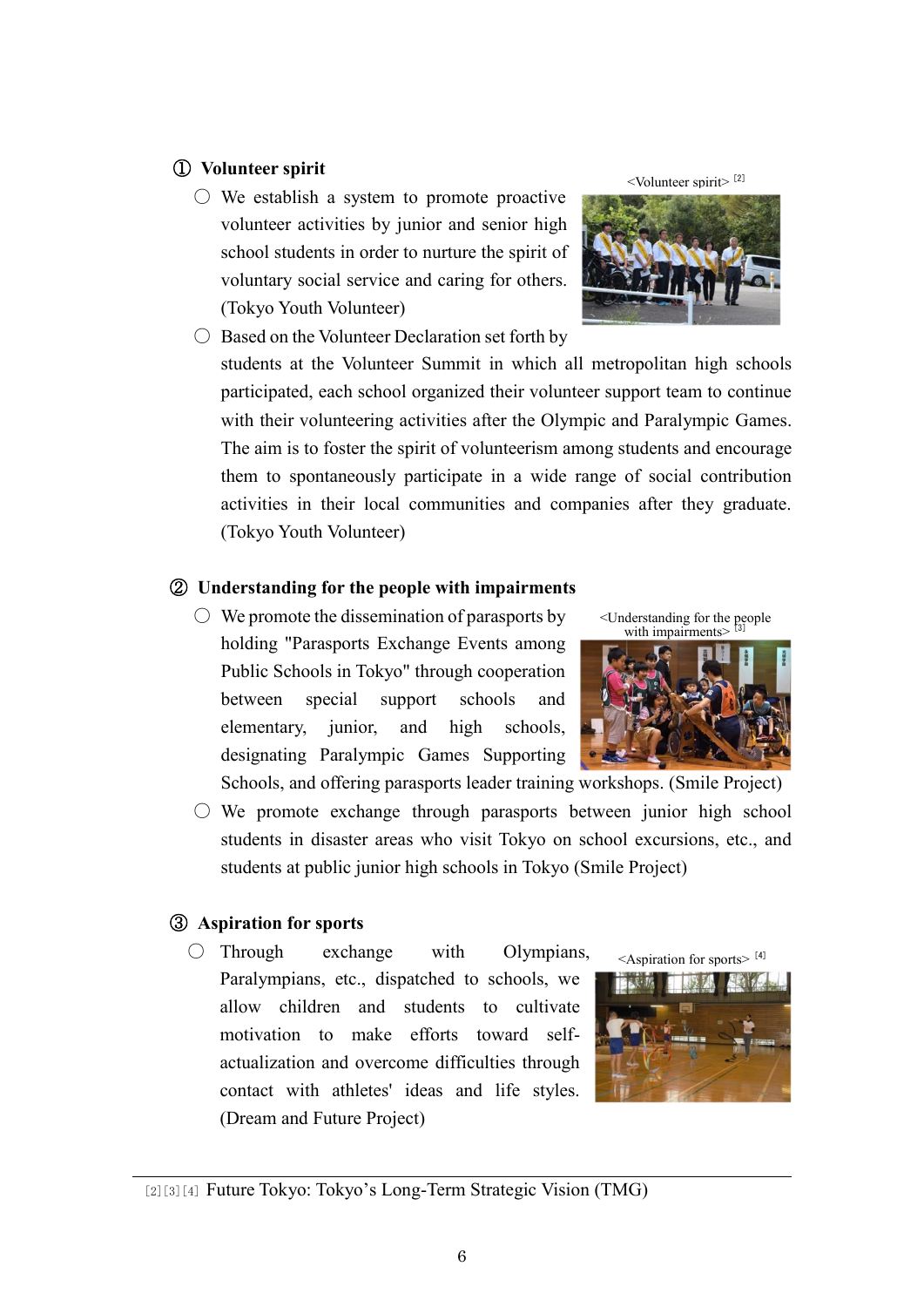#### ④ **Self-awareness and pride as a Japanese citizen**

- We provide opportunities for children and students to interact with foreigners at local events, etc. and introduce Japanese culture. (Global Friendship Project)
- $\circlearrowright$  We invite experts to public schools to promote education about Japanese history, tradition, and culture.

⑤ R**ich international senses**

 $\circlearrowright$  We create opportunities for children to learn and experience the countries and regions scheduled to participate in the Games, and foster the spirit of cross-cultural understanding and mutual recognition. (Global Friendship Project)





<Rich international senses> [6]



 $\bigcirc$  In order to promote international exchange, we established an international exchange concierge to provide careful support according to the needs of each public school.

# **(5) Benefits**

By disseminating the "4 x 4 Initiatives" to all public schools in Tokyo and promoting the Olympic and Paralympic education, the number of junior and senior high school students who are proactively involved in volunteer activities will increase, so that the awareness and attitude to respect diversity and international senses will be fostered for each child, which will contribute to the international society, and human resources who will be responsible for further development in Tokyo and Japan will be nurtured. The know-how accumulated at each school will be utilized to develop the initiatives as a part of long-lasting educational activities after the Games. In addition, spreading the initiatives to the home and the local community will lead to the formation of an inclusive / mutual assistance society.

#### **4. Facts and figures**

| Promotion          | of   • Olympic and Paralympic Education Promotion                |
|--------------------|------------------------------------------------------------------|
|                    | $\vert$ initiatives based on 4   Project (at all public schools) |
| Themes x           | $4 \mid \cdot$ Designation of Olympic and Paralympic Education   |
| Actions (including | Award schools (180 schools)                                      |

[5][6] Future Tokyo: Tokyo's Long-Term Strategic Vision (TMG)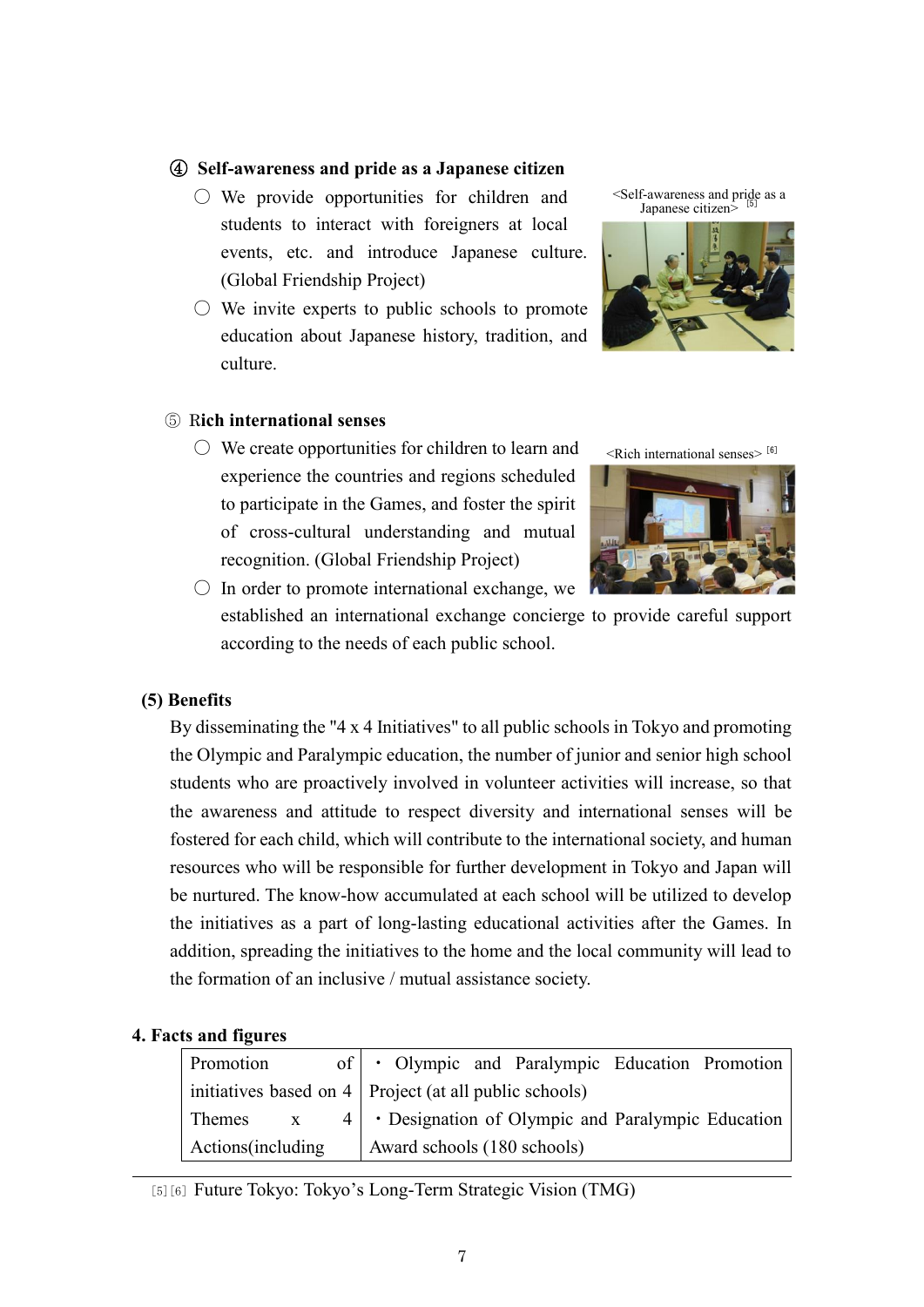| Four                     | action | • Delivery of the Parasports Exchange Games for         |
|--------------------------|--------|---------------------------------------------------------|
|                          |        | metropolitan public schools / designation of Paralympic |
| programs)                |        |                                                         |
|                          |        | Games Supporting Schools (50 schools)                   |
|                          |        | · Parasports leader training workshops (14 times)       |
|                          |        | · Implementation of the Dream and Future Project (at    |
|                          |        | 300 public schools and 15 private schools)              |
|                          |        | · School Action "Mottainai" Project (at all public      |
|                          |        | schools)                                                |
|                          |        | · Implementation of parasports experience exchanges     |
|                          |        | in cooperation with disaster areas, etc.                |
|                          |        | · Implementation of Boccia Exchange Promotion           |
|                          |        | Project (2 districts)                                   |
|                          |        | Implementation of Cultural Program/School               |
|                          |        | Collaboration Project (173 schools)                     |
| Increase of senior and   |        | Approx. 179,000 people in total at 573 schools          |
| junior high school       |        | (established as a school-based registration system)     |
| students who actively    |        |                                                         |
| engage in volunteer      |        |                                                         |
| activities (registration |        |                                                         |
| "Tokyo<br>to             | Youth  |                                                         |
| Volunteer Bank")         |        |                                                         |

\*Achievements as of FY 2019

# **5. Explanation of Terms**

| Olympic and          | A school designated by TMG to deal with learning        |
|----------------------|---------------------------------------------------------|
| Paralympic Education | about the Olympic and Paralympic spirit, sports-related |
| Promotion School     | activities, education for international understanding   |
|                      | and international exchange, inheritance of Japanese     |
|                      | traditions and cultures, understanding of sports for    |
|                      | people with impairments, etc.                           |
| 4 x 4 Initiatives    | Various initiatives that combine the four actions of    |
|                      | "Learn (know)", "Watch", "Play (experience and          |
|                      | exchange)", and "Support" on the four themes            |
|                      | including "The spirit of the Olympic and Paralympic     |
|                      | Games" and the three pillars of the Olympic             |
|                      | Movement: "Sports", "Culture", and "Environment".       |